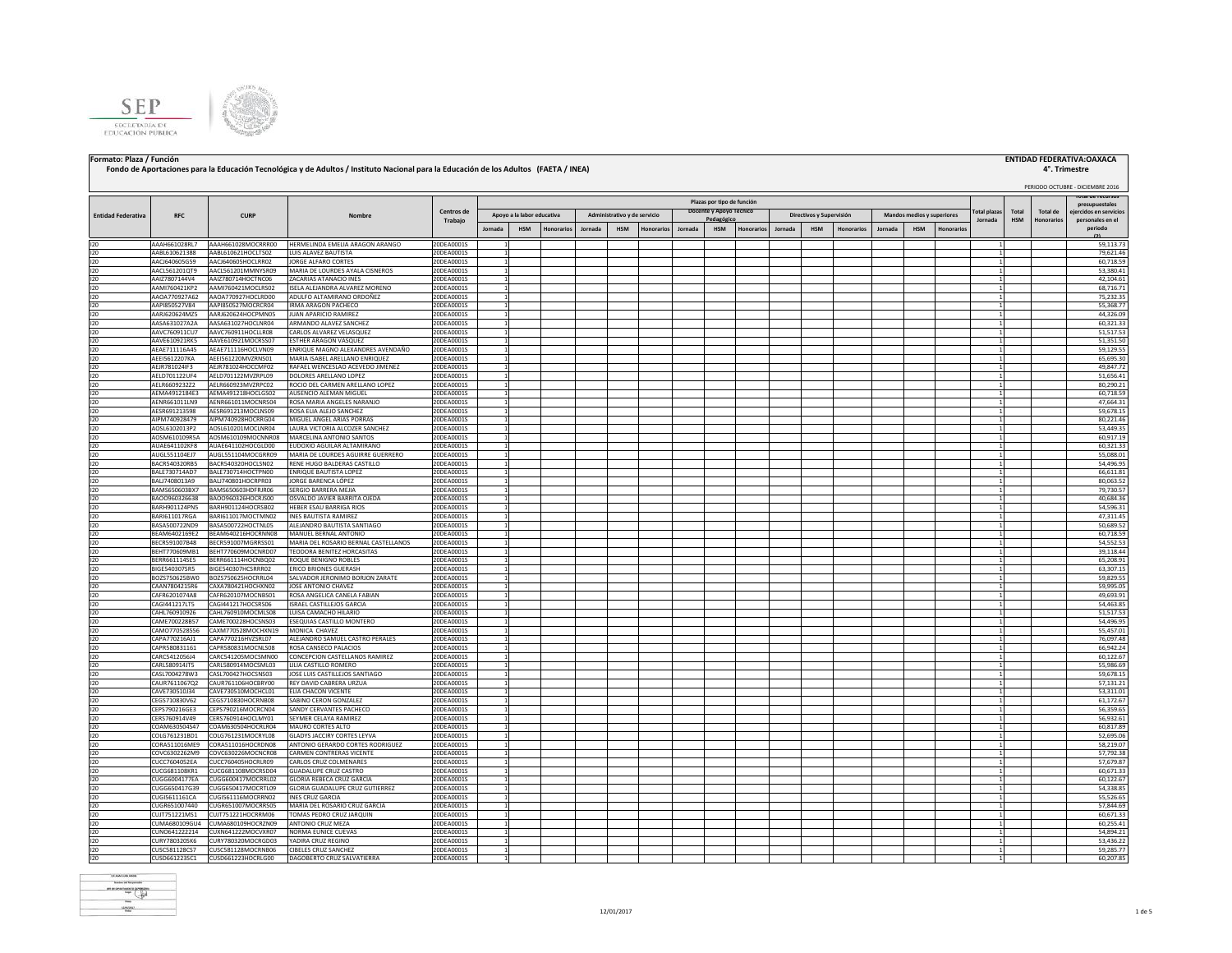



## **Fondo de Aportaciones para la Educación Tecnológica y de Adultos / Instituto Nacional para la Educación de los Adultos (FAETA / INEA)**

## **Formato: Plaza / Función ENTIDAD FEDERATIVA:OAXACA**

# **4°. Trimestre**<br>**PERIODO OCTUBRE - DICIEMBRE 2016**

### **Total plazas Jornada Total HSM Total de Honorarios Total de recursos presupuestales ejercidos en servicios personales en el periodo (2) Entidad Federativa RFC CURP Nombre Centros de** 20DEA0001S **Plazas por tipo de función Apoyo a la labor educativa Administrativo y de servicio Docente y Apoyo Técnico Pedagógico Directivos y Supervisión Mandos medios y superiores** I20 DEGJ730102RL5 DEGJ730102HOCSRS04 JESUS RANGEL DESALES GUERACH 20DEA0001S 1 1 59,129.55 I20 DIMD700627M67 DIMD700627HOCZRR07 DARIODIAZ MARTINEZ 20DEA0001S 1 1 1 1 1 1 1 1 1 1 1 1 1 1 1 1 60,406.81 I20 DIMZ860407RY7 DIMZ860407HOCLJL04 ZALATIEL DILLANES MIJANGOS 20DEA0001S 1 1 46,781.38 I20 DOJA780111JF3 DOJA780111HOCRML01 ALAIN DORANTES JIMENEZ 20DEA0001S 1 1 57,875.10 I20 EUMR700919FU1 EUMR700919HOCSNC05 RICARDO ESTUDILLO MONTALVO 200EA0001S 1 1 1 5 1 1 1 1 1 1 1 1 1 1 1 1 1 1 I20 FAGS610530QG0 FAGS610530MDFRNL05 SOLEDAD FRANCO GONZALEZ 20DEA0001S 1 1 54,222.57 I20 FEJC720716GW1 FEJC720716MOCRMR08 MARIA DEL CARMEN FABIOLA FERIA JIMENEZ 20DEA0001S 1 1 19,192.55 I20 FEOR780413UD5 FEOR780413MDFRRC04 ROCIOFERIA.ORTIZ 20DEA0001S 1 | | | | | | | | | | | | | | | | | 58,031.87 FETP761101LQ1 FETP761101HOCLRR00 PERFECTO FELIPE TRAPAGA 20DEA0001S 1<br>FOGR7109293C0 FOGR710929HHGLNF05 RAFAELE LORES GONZALEZ 20DEA0001S 1 1 1 1 60,759.93 ICR7109293C0 FOGR710929HHGLNF05 RAFAEL FLORES GONZALEZ 20DEA0001S 1<br>DIM6311115X9 FOIM631111HOCLGR06 MARTIN FLORES IGNACIO 20DEA0001S 1 2000 € 20DEA0001S 1 200 € 2000 € 2000 € 200 I20 FOIM631111SX9 FOIM631111HOCLGR06 MARTIN FLORES IGNACIO 20DEA0001S 1 1 79,561.72 I20 FOPE560130AZ7 FOPE560130HOCLBP00 EPIFANIO FLORES PUEBLITA 20DEA0001S 1 1 60,122.67 -02B740430RX0 FOZB740430HOCLRN19 BENITO JAIME FLORES ZURITA 20DEA0001S 1<br>-USC7603059F9 FUSC760305MOCNLR09 MARIA DEL CARMEN FUENTES SOLAR 20DEA0001S 1 1 1 59,328.15 I20 FUSC7603059F9 FUSC760305MOCNLR09 MARIA DEL CARMEN FUENTES SOLAR 20DEA0001S 1 1 59,328.15 I20 GAAD7505058R2 GAAD750505HOCRNV03 DAVID GARCIA ANGEL 20DEA0001S 1 1 60,576.81 GAAF680604HOCLGR01 FRANCISCO GALLARDO AGUILAR I20 GACA720925CRA GACA720925HDFSDL05 ALFREDO GASGA CID DEL PRADO 20DEA0001S 1 1 79,538.52 I20 GAGA830814T26 GAGA830814MOCLLS02 ASUNCION NERY GALINDO GALINDO 20DEA0001S 1 1 50,466.97 I20 GALF7301112S5 GALF730111MOCRPR03 FRANCISCA GUILLERMINA GARCIA LOPEZ 20DEA0001S 1 1 60,429.55 GALM601023MOCRNR04 MARGARITA LETICIA GARCIA LUNA I20 GALR710301FK6 GALR710301MOCLBS04 ROSA MARIA GALLEGOS LABIAS 20DEA0001S 1 1 58,997.13 LGALS700622D4A GGALS700622NOCRPY07 SYLVIAMAGDALENA GARCIA LOPEZ 20DEA0001S 1 1 1 43,570.7870.7922001 1 43,570.7870622D4 43,570.7870622D4 43,570.7870622D4 42,59.70.7870622D4 42,59.70.7870622001 1 4 43,570.7870 1 43,590.7870 CAME670305JJ4 GAME670305MOCRRL09 ELIZABETH GARCIA MARTINEZ 20DEA0001S 1<br>GAMF891009AE3 GAMF891009MBCRNT06 FATIMA DEL ROSARIO GARCIA MENDOZA 20DEA0001S 1 1 1 1 1 1 1 1 1 1 1 1 1 1 1 1 48,395.5 **GAMF891009MBCRNT06 FATIMA DEL ROSARIO GARCIA MEND** I20 GANT8105197E8 GANT810519HOCRXR00 TARCIS GARCIA NUÑEZ 20DEA0001S 1 1 63,296.86 I20 GATI700220R64 GATI700220MOCRMR07 IRMA GARCIA TAMAYO 20DEA0001S 1 1 60,759.93 I20 GAVC800126EG4 GAVC800126MOCYLL08 CLAUDIA LILIANA GAY VALENCIA 20DEA0001S 1 1 41,369.35 COCLESSORLISTING COCLESSORLINGONASSOR LUIS RAFAEL GOMEZ CASTILLO COCLESSORDIS ANNO 12000 LUIS RAFAEL GOMEZ CAS<br>COFECERNIANS COCLESSORD CHINO CASTILLO CASTILLO CASTILLO CASTILLO CASTILLO CASTILLO CASTILLO CASTILLO CASTILLO<br> I20 GOFC5803062S4 GOFC580306HOCNRR02 CIRO GONZALEZ FRANCO 20DEA0001S 1 1 53,222.97 I20 GOMP8107018G7 GOMP810701HOCMRD00 PEDRO GOMEZ MARQUEZ 20DEA0001S 1 1 55,389.24 I20 GOPE610511J59 GOPE610511HOCNRR06 ERNESTO GONZALEZ PERALTA 20DEA0001S 1 1 67,822.24 CORLEST GORLEST ANNE CONTROLLEZ RUIZ CORREST CONTROLLEZ RUIZ CORREST ANNO 2001 CONTROLLER CORREST CORREST CORREST AND DESCRIPTION OF THE CORREST CORREST CORREST CORREST CORRESPONDING A CORRESPONDING CORRESPONDING CORRESPON I20 GORS630531PT4 GORS630531MOCDSL00 SILVIA GODINEZ RASGADO 20DEA0001S 1 1 60,826.81 I20 GORS7403188X7 GORS740318MDFMYNN33 SANDRA ANGELICA GOMEZ REYES 2006A0001S 1<br>I20 GUCFS710200L8 GUCFS71020HOCTNU07 FELICANO.GUTUERREZ.CONTRERAS 2006A00001S 1 1 1 1 1 1 1 1 1 1 1 1 1 1 1 1 I20 GUCF571020QL8 GUCF571020HOCTNL07 FELICIANO GUTIERREZ CONTRERAS 20DEA0001S 1 1 65,503.01 I20 GUDH680108EC7 GUDH680108HOCTZL01 HELADIO GUTIERREZ DIAZ 20DEA0001S 1 1 66,278.02 I20 GUMJ680814RK8 GUMJ680814MOCTRN02 JUANA BELEM GUTIERREZ MORALES 20DEA0001S 1 1 58,732.29 I20 GUSR6510162R4 GUSR651016MOCZLC03 ROCIO JULIA GUZMAN SOLANA 20DEA0001S 1 1 59,328.15 HEBV650315UQ8 HEBV650315HOCRRD09 VIDAL EDMUNDO HERNANDEZ GERRIENTOS 20DEA0001S 1<br>HECFS10117120 HECFS10117HOCRRL04 FLORENTINO NATALIO HERNANDEZ CERVANTES 20DEA0001S 1 57,774.39 HECF510117120 HECF510117HOCRRL04 FLORENTINO NATALIO HERNANDEZ CERVANTES 2002-0001S 1 1 2 1 2004 1 2002-001 1 20<br>#CFA79117120A4 WECFA791117HOCRRL04 DAAINDO MARINDO MARINDO ZONE 2002-00001S 1 2002-00001S 1 24.215.01 HECM791122RA4 HECM781122HOCRNR02 MAURO HERNANDEZ CANSECO I20 HECR740928IY6 HECR740928MOCRCQ01 RAQUELHERNANDEZ COCA 20DEA0001S 1 1 | | | | | | | | | | | | | | | 57,683.71 I20 HEDG730227D28 HEDG730227HOCRZL06 GILBERTO HERNANDEZ DIAZ 20DEA0001S 1 1 59,328.15 I20 HEFR791029JG0 HEFR791029HOCRRY08 REYNALDO HERNANDEZ FRANCO 20DEA0001S 1 1 78,393.81 I20 HEHC720327BD1 HEHC720327MOCRRL06 CELSA HERNANDEZ HERNANDEZ 20DEA0001S 1 1 58,815.09 I20 HEHI660424P63 HEHI660424MOCRRR03 IRMA HERNANDEZ HERNANDEZ 20DEA0001S 1 1 60,585.77 I20 HELA6405036E1 HELA640503HOCRPN06 ANDRES HERNANDEZ LOPEZ 20DEA0001S 1 1 57,178.47 HELA680221DQ0 HELA680221HOCRZN05 ANTONIO HERNANDEZ LOAEZA 20DEA0001S 1<br>HELA731206AL2 HELA731206HOCRPR04 AURELIO JESUS HERNANDEZ LOPEZ 20DEA0001S 1 1 60,321.33 https://www.astuarchior.com/and/and/and/and/and/and/and/and/and -ΕLA731206AL2 HELA731206HOCRPR04 AURELD/ESUS-HERNANDEZ(ΩPEZ 2002–2002) 1 1 52,217.53<br>«ΕΜΕΣΑΙΊΝΣΗΣ ΗΕΝΑΕ?ΑΙΊΝΣΜΑΣΡΩΡΩΝ ΕΠΕΓΙΝΔΑ ΝΕΡΒΑΜΠΕΣ ΜΕΡΙΝΩ 2002–2002 1 2002–2003 1 2002–2012 1 2002–2012 1 200 HEME741112KP9 HEME741112MOCRRD04 FIDELINA HERNANDEZ MERINO HERH580904K48 HERH580904KGRRZCO8 |HECTOR JAVIER HERNANDEZ REYES | 2006LA0001S 1 1 | | | | | | | | | | | | | | |<br>HERJ210220P9 |HERJ21022HGCRYN07 |JUAN SANTIAGO HERNANDEZ REYES | |2006LA0001S | 1 | | | | | | | | | | | | | | I20 HERJ721022QP9 HERJ721022HOCRYN07 JUAN SANTIAGO HERNANDEZ REYES 20DEA0001S 1 1 57,538.47 I20 HESA750112H92 HESA750112HOCRNL02 |ALFREDOHERNANDEZ |20DEA0001S | 1 | | | | | | | | | | | | | | 50,089.52 | I20 HESD620525LU7 HESD620525MOCRNM06 DOMITILA HERNANDEZ SANCHEZ 20DEA0001S 1 1 58,370.25 I20 HESN780925235 HESN780925MOCRLR00 NORMA HERNANDEZ SOLIS 20DEA0001S 1 1 50,521.55 HETC620302EK6 HETC620302HOCRLR04 CRISTOBAL HERNANDEZ TOLEDO 20DEA0001S 1 1 1 52,157.05<br>IEZF670206C56 HEZF670206HOCRRL06 FELIPE DE JESUS HEREDIA ZARATE 20DEA0001S 1 1 1 58,124.35 I20 HEZF670206C56 HEZF670206HOCRRL06 FELIPE DE JESUS HEREDIA ZARATE 20DEA0001S 1 1 58,124.39 I20 HISI6105248J6 HISI610524MOCPND02 IDALIA SONIA OLIVIA HIPOLITO SANTIAGO 20DEA0001S 1 1 53,252.53 I20 IURJ811203V25 IURJ811203HOCTYV01 JAVIER ITURBIDE REYES 20DEA0001S 1 1 47,990.93 I20 JAOE570420U37 JAOE570420MOCRRL05 ELIA JARQUIN ORTIZ 20DEA0001S 1 1 50,386.15 IASA531102HS5 JASA531102MOCCMN00 MARIA DELOS ANGELES JACINTO SANTOS 2006-0001S 1<br>IFAMATZYAN SUKAMOZYANINANG MARIA DAREGARITO DE IESIN KERANG 2006-00001S 1 1 1 1 66,942.24 . 24 . 24 . 24 . 24<br>IFAMATZYAN SUKAM DENGANG MARIA I20 JEMM770413CW5 JEMM770413HOCSJR00 |MARGARITO DE JESUS MEJIA | | | | | | | | | | | | | | | | | | 64,560.34 | I20 JICE590225TP9 JICE590225MOCMBL06 ELVIRA CECILIA JIMENEZ CABALLERO 20DEA0001S 1 1 42,996.01 I20 JIME5207231N4 JIME520723MOCMRL02 ELDA JIMENEZ MORGAN 20DEA0001S 1 1 56,726.74 I20 JIPE670915E29 JIPE670915MOCMCV00 EVA MIRTHALA JIMENEZ PACHECO 20DEA0001S 1 1 60,826.81 I20 JIPR770214DV3 JIPR770214HOCMXB07 ROBERTOJIMENEZ PIÑON 20DEA0001S 1 | | | | | | | | | | | | | | | 77,596.23 I20 JOSE770124SA1 JIOSE770124MOCSNL00 MARIA<code>ELVIRA</code> IOSE ANTIAGO 20DEA0001S 1 20DEA0001S 1 20DEA0001S 1 20DEA0001S 20DEA0001S 20DEA0001S 20DEA0001S 20DEA0001S 20DEA0001S 20DEA0001S 20DEA0001S 20DEA0001S 20DEA0001S 20DEA000 I20 JUAJ450414JC1 JUAJ450414HOCRRS03 JUSTINO JUAREZ ARAGON 20DEA0001S 1 1 8,955.02 I20 JULJ8503299J6 JULJ850329HOCRLS05 JOSE JUAREZ LLAMAS 200EA0001S 1 1 7 1 1 1 1 1 1 1 1 1 1 1 1 1 1 79,538.52  $\text{UPO75061341A} \begin{tabular}{@{}c@{}} \textbf{I} & \textbf{II} & \textbf{II} \\ \textbf{II} & \textbf{II} & \textbf{II} \\ \textbf{II} & \textbf{II} \\ \textbf{II} & \textbf{II} \\ \textbf{II} & \textbf{II} \\ \textbf{II} & \textbf{II} \\ \textbf{II} & \textbf{II} \\ \textbf{II} & \textbf{II} \\ \textbf{II} & \textbf{II} \\ \textbf{II} & \textbf{II} \\ \textbf{II} & \textbf{II} \\ \textbf{II} & \textbf{II} \\ \textbf{II} & \textbf{II$ I20 JUZJ7605064H3 JUZJ760506HOCRVS07 JUSTINO ORLANDO JUAREZ ZAVALETA 20DEA0001S 1 1 18,080.51 I20 KAGX620119557 KXGA620119HYNNNL05 ALBERTO KANTUN GONZALEZ 20DEA0001S 1 1 63,607.57



I20 LECE540605AN2 LECE540605MOCNRL06 ELOISA JOSEFINA LEON CRUZ 20DEA0001S 1 1 40,866.11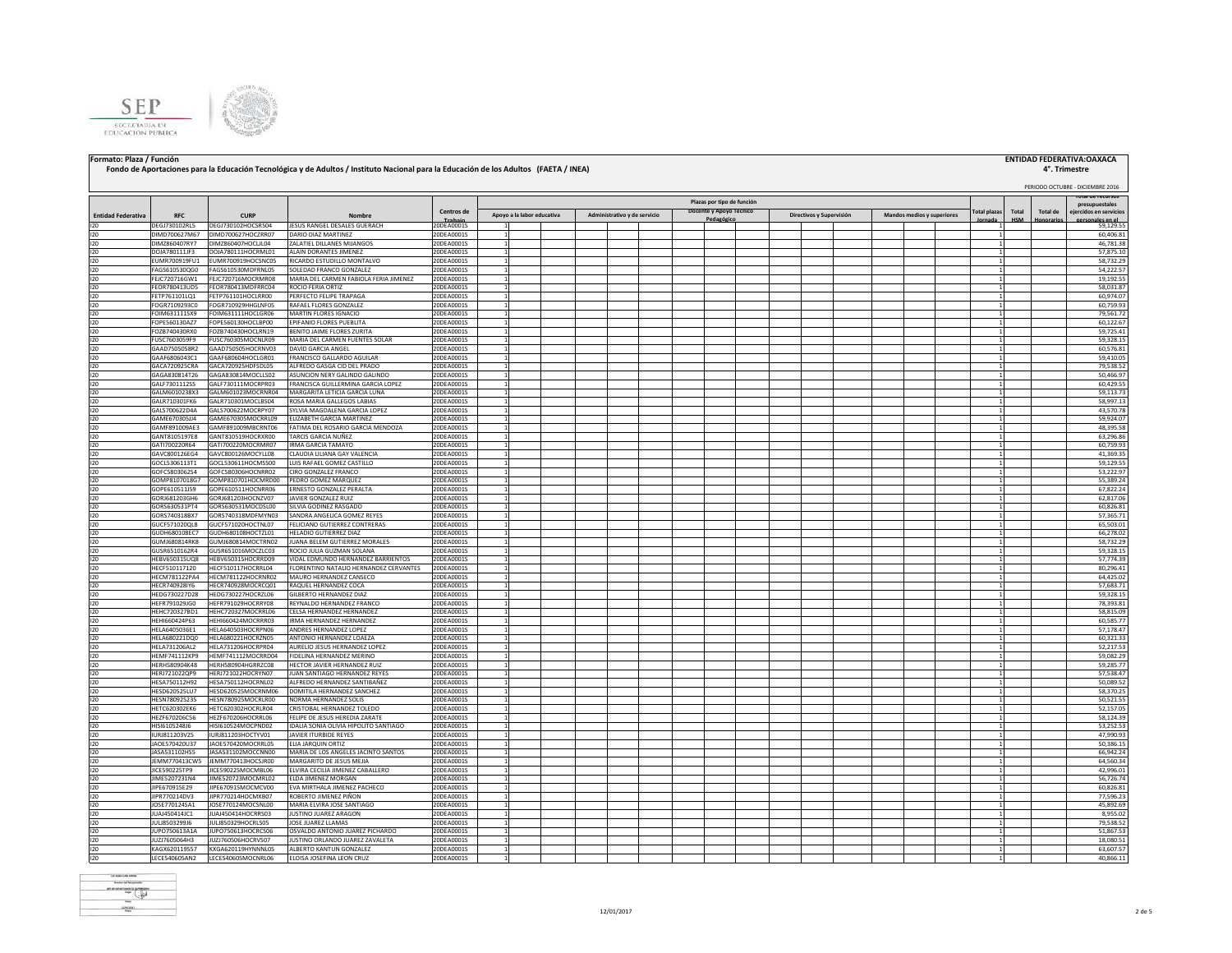



## **Formato: Plaza / Función ENTIDAD FEDERATIVA:OAXACA**

### **4°. Trimestre**<br>**PERIODO OCTUBRE - DICIEMBRE 2016 Total plazas Jornada Total HSM Total de Honorarios Total de recursos presupuestales dos en servi personales en el periodo (2) Fondo de Aportaciones para la Educación Tecnológica y de Adultos / Instituto Nacional para la Educación de los Adultos (FAETA / INEA) Entidad Federativa RFC CURP Nombre Centros de** 20DEA0001S **Plazas por tipo de función Apoyo a la labor educativa Administrativo y de servicio Docente y Apoyo Técnico Pedagógico Directivos y Supervisión Mandos medios y superiores** I20 LIEN6509218R7 LIEN650921HOCBSX04 NOE LIBORIO ESCAMILLA 20DEA0001S 1 | | | | | | | | | | | | | | | | 60,274.07 I20 |LIMC740127RW4 |LIMC740127MOCNTC06 |CICLALI\_LINARES\_MATUS 20DEA0001S | 1 | | | | | | | | | | | | | | | | 57,606.69 | I20 LOAH641025SN2 LOAH641025HOCPNC08 HECTOR LOPEZ ANTONIO 20DEA0001S 1 1 60,321.33 I20 LOAR670604CT0 LOAR670604MOCPNT05 RUTILIA LOPEZ ANTONIO 20DEA0001S 1 1 55,171.99 I20 LOCA681026FT9 LXCA681026HOCPSL06 ALFREDO CARLOS LOPEZ CASTRO 20DEA0001S 1 1 59,526.81 I20 LOCG650407U15 LOCG650407MOCPRD05 GUADALUPE LOPEZ CARRASCO 20DEA0001S 1 1 64,858.91 I20 LOCH780529JC7 LOCH780529HOCPRR03 HIRAM LOPEZ CARRASCO 20DEA0001S 1 1 59,280.89 I20 LOGA6810026G2 LOGA681002HOCPRN09 ANDRES LOPEZ GARCIA 20DEA0001S 1 1 77,746.23 0061590904510 LOGI590904HOCPMM07 JAIME LOPEZ GOMEZ 20DEA0001S 1 20DEA0001S 1 1 1 60,652.67<br>1.0GI6502272F3 LOGI650227HOCPLL02 JULIO CESAR LOPEZ GALVEZ 20DEA0001S 1 1 1 1 1 1 1 1 1 1 1 1 1 1 1 56,317.75 I20 LOGJ6502272F3 LOGJ650227HOCPLL02 JULIO CESAR LOPEZ GALVEZ 20DEA0001S 1 1 56,317.75 I20 LOGJ680624MYA LOGJ680624HOCPNN02 JUAN CARLOS LOPEZ GONZALEZ 20DEA0001S 1 1 60,917.19 I20 LOGV710228FJA LOGV710228HOCPNC05 VICTOR LOPEZ GUENDOLAIN 20DEA0001S 1 1 56,932.61 LOHT671003KL7 LOHT671003MOCPRR02 TERESITA DE JESUS LOPEZ HERNANDEZ 20DEA0001S 1 1 1 60,073.77<br>LOLA700424088 LOLA700424HOCPPL03 ALEJANDRO LOPEZ LOPEZ 200EA00001S 1 1 1 1 60,917.19 60,917.19 60,917.19 60,91 I20 LOLA700424Q88 LOLA700424HOCPPL03 ALEJANDRO LOPEZ LOPEZ 20DEA0001S 1 1 60,917.19 I20 LOLR711207D61 LOLR711207MOCPSC08 ROCELIA LOPEZ LUIS 20DEA0001S 1 1 57,741.28 I20 |LOLT6312289C4 |LOLT631228MOCPSF08 |TEOFILALOPEZLUIS |20DEA0001S | 1 | | | | | | | | | | | | | | | | 61,314.45 I20 LOMF6504039G1 LOMF650403MOCPJR07 FRANCISCA OFELIA LOPEZ MEJIA 20DEA0001S 1 1 59,526.81 LOOC700725679 LOOC700725MOCPRL09 CLAUDIA DEL CARMEN LOPEZ OROZCO 20DEA0001S 1 1 1 56,981.71 56,981.71 56,981.71<br>LOOE720214052 LOOE720214MOCPRR06 ERIKA PATRICIA LOPEZ OROZCO 20DEA0001S 1 1 1 1 1 1 1 1 1 1 1 1 56,025.62 I20 LOOE720214DS2 LOOE720214MOCPRR06 ERIKA PATRICIA LOPEZ OROZCO 20DEA0001S 1 1 56,025.62 LOPY800507MOCPND02 YADIRA LOPEZ PINEDA I20 LORG610918UD7 LORG610918HOCPDN07 GENARO LOPEZ RODRIGUEZ 20DEA0001S 1 1 62,547.57 I20 LOSE641115LZ7 LOSE641115MOCPNL01 ELPIDIA LOPEZ SANTIAGO 20DEA0001S 1 1 58,901.77 LOST640114FJ9 LOST640114MOCPRR01 MARIATERESA LOPEZ SORIANO 200EA0001S 1 1 1 52,011.13<br>LOVE741027LG9 LOVE741027HOCPLD04 EDUARDO REY LOPEZ VILLAVICENCIO 200EA0001S 1 1 1 55,663.501.13 LOVE741027LG9 LOVE741027HOCPLD04 EDUARDO REY LOPEZ VILLAVICENC I20 LOVJ640412H41 LOVJ640412MOCPSL00 JULIALOPEZ VASQUEZ 20DEA0001S 1 | | | | | | | | | | | | | | | | 56,180.49 I20 LUGA5910015F6 LUGA591001HOCNRN02 ANGEL LUNA GARCIA 20DEA0001S 1 1 60,362.67 I20 LUSS681111QD6 LUSS681111MOCSNY01 SYLVIA VICTORIA LUIS SANTOS 20DEA0001S 1 1 58,133.77 MACE610812D7 MACE610812MOCTRL01 ELENA MATUS CRUZ 2006-00001S 1<br>MACINE ARCHIVER AND DELENA MATUS CRUZ 2006-0001S 1 1 60.45.27 MACED 2006-0001S 1 1 60.45.27 MACED 2006-0001S 1 MACU540516HOCTYB00 UBALDO MATIAS CAYETANO I20 MAGD530225JB0 MAGD530225MOCNLL02 DALIA VICTORIA MANZANARES GIL 20DEA0001S 1 1 57,848.70 I20 MAGP710531ST2 MAGP710531MOCRRT08 PETRONILA MARTINEZ GARCIA 20DEA0001S 1 1 1 59,725.4<br>I20 MALD570609163 MALD570609MOCRPL05 DALILA MARTINEZ LOPEZ 20DEA0001S 1 1 1 52,661.3 IANUSTOROPTES INALD570609MOCRPL05 DALILA MARTINEZ LOPEZ 2001<br>IANALDSEOLOGIAL MALDASCOLOGIALCERING AGELI MARTINEZ AUNICO I20 MAMA6501036V4 MAMA650103HCSRNB06 ABEL MARTINEZ MUNDO 20DEA0001S 1 1 58,370.25 I20 MAMC6609242V3 MAMC6609242V3 MARIA DEL CARMEN MARTINEZ MARTINEZ ADARTINEZ ADARTINEZ 2002.<br>I20 MAMC6720608931 MAXME720608MOCRTS02 [ESPERANZA MARTINEZ MATIUS ANRTINEZ ADARTION 2006A0001S 1 1 1 1 1 1 1 1 I20 MAMX720608I93 MXME720608MOCRTS02 ESPERANZA MARTINEZ MATUS 20DEA0001S 1 1 52,928.22 INDECTOOTAMES MAPCRO224MOCRRRO8 MARIA CRISTINA MARTINEZ PEREZ 2000 ADONATO 2000 ADONATO 2000 ADONATO 2000 ADON<br>INDECTOOTARIS MAPOR 2000 MARIA CRISTINA MARTINEZ PEREZ 2000 ADONATO 2000 ADONATO 2000 ADONATO 2000 ADONATO 200<br> I20 MAPE6206013R5 MAXP620601HOCRXD07 PEDRO MARTINEZ 20DEA0001S 1 1 58,072.32 I20 MAPF580215Q33 MAPF580215HOCRRS00 FAUSTINO MARTINEZ PEREZ 20DEA0001S 1 1 | | | | | | | | | | | | | | | | 61,115.85 MAPR7503245K3 MAPR750324HOCRNB08 ROBERTO CARLOS MARTINEZ PINACHO 20DEA0001S 1 1 1 45,228.62<br>MAPT670924LK2 MAPT670924MOCRRR09 TEREZA MARTINEZ PEREZ 200EA0001S 1 200EA0001S 1 1 45,228.62 1 59,369.17 I20 MAPT670924LK2 MAPT670924MOCRRR09 TEREZA MARTINEZ PEREZ 20DEA0001S 1 1 59,369.17 I20 MAQL560814GK3 MAQL560814HOCRRS03 JOSELUIS MARTINEZ QUIROZ 20DEA0001S 1 1 | | | | | | | | | | | | | | | 49,923.48 I20 MARI780504T25 MARI780504HOCRSV08 IVAN MARTINEZ RIOS 20DEA0001S 1 1 59,678.15 I20 MARS730806MF6 MARS730806HOCTDL04 SALVADOR ANGEL MATA RODRIGUEZ 20DEA0001S 1 1 60,122.67 I20 MART680521QJ3 MART680521MOCRJR01 TRINIDAD VALENTINA MARTINEZ ROJAS 20DEA0001S 1 1 52,125.29 MASA8211255H7 MASA821125HOCRLB04 ABEL MARTINEZ SALINAS 200EA0001S 1 200EA0001S 1 58,023.25 and 58,023.25 and 58,023.25 and 58,023.25 and 58,023.25 and 58,023.25 and 58,023.25 and 58,023.25 and 59,023.25 and 59,023.25 and 5 I20 MASV6410089C0 MASV641008HOCRYC01 VICENTE MARTINEZ SAYNES 20DEA0001S 1 1 59,129.55 I20 MEDJ630930RG6 MEDJ630930HOCRZR00 JERONIMO MANUEL MERINO DIAZ 20DEA0001S 1 1 60,628.15 I20 MEFR840505JP4 MEFR840505MOCNNF07 RAFAELA MENDOZA FUENTES 20DEA0001S 1 1 73,054.01 I20 MEGV640826GG1 MEGV640826MOCSVR02 VIRGINIA DACIA MESTAS GUEVARA 20DEA0001S 1 1 60,817.89 I20 MEHA590212LB0 MEHA590212MOCRRR08 AURORA MERINO HERNANDEZ 20DEA0001S 1 1 62,307.57 I20 MELR631203GX9 MELR631203HOCNPL01 RAUL ELISEO MENDOZA LOPEZ 20DEA0001S 1 1 64,577.66 MEMG500619699 MEMG500619HOCNRR03 GERVASIO MENDOZA MARTINEZ 200EA0001S 1 1 1 1 1 60,122.67<br>MEMR6511251HS MEMR651125HOCCNB09 RUBICELMECOTT MONTERO 200EA0001S 1 1 1 1 1 1 1 1 55,781.21 I20 MEMR6511251H5 MEMR651125HOCCNB09 RUBICEL MECOTT MONTERO 20DEA0001S 1 1 56,781.21 MESM7010201H1 MESM701020MOCNLR06 MARTHA ELENA MENDOZA SILVA NIMP821215BC6 MIMP821215HOCGRB01 PABLITONIGUELMARTINEZ 2006A0001S 1<br>Inityazonia alikuwa kutoka kwa kutoka kwa kutoka kwa kutoka kwa kutoka kwa kutoka kwa kutoka kwa kutoka kwa kutoka kwa kutoka kwa kutoka kwa kutoka kwa ku MISV8701083H3 MISV870108MOCGNV07 VIVIANA DEL CARMEN MIGUEL SANCHEZ 20DEA0001S 1 1 1 49,652.08 MISV8701083H3 MISV8701083H3 MISV8701080HCGNV07 VIVIANA DEL CARMEN MIGUEL SANCHEZ 20DEA0001S 1 1 69,817.88 MISV870108 1 60,817.88 ATTG660202CH3 MITG662021MOCRRD01 GUADALUPE MIRANDATERAN 2000-0001S 1<br>ACCGES MIRANDA MOCGES MIRANDA CABRIFIA BONAM DAN DAN PARANDA 2000 AND 2000 AND 2000 AND 2000 AND 2000 AND 200<br>ACCGES ANN DAN DAN DAN DAN DAN DAN DAN DAN INCOG820814NN5 MOGG820814MOCRMB07 GABRIELA ROSALA MORALES COMEZ 2006<br>AOOGS620814140061201404001201001 GABRIELA ROSALA ROSALA ROSALA 2006 AOOD 2006 1 4876 11476 11476 11476 11476 1<br>AOOGS52041419662 MOGGS5204184MOCRDB07S SUN INOCS5304189F4 MOGS530418MOCRRL05 SILVIA MORALES GARCIA (2001)<br>INOHMOTIZINI MOHMACIZIZINCERRMO MANUELMORGAN HERNANDEZ 20DEA0001S 1 1 1 11,476.5454 (414 SEP) 11,476.544 (414 **INOHM621223UJ8 MOHM621223HOCRRN02 MANUEL MORGAN HERNANDEZ** INOJA420415MA7 MOJA420415MOCRVN04 ANASTACIO CRISOFORO MORALES JAVIER 2006FA0O01S 1<br>MOMARZ10104FP3 MOJA4270104MOCNISGO2 BOSGA MADEI MONTARÑO MARTINEZ 2006FA0001S 1 1 1 1 1 1 1 1 1 1 1 1 1 1 1 1 1 I20 MOMR710104EP3 MOMR710104MOCNRS02 ROSA MADEL MONTAÑO MARTINEZ 20DEA0001S 1 1 57,528.47 MOSM630525QJ4 MOSM630525MOCNSR04 MARCELA MONTERROSA SOSA I20 MOSR561221FU1 MOSR561221HOCRNB06 RUBEN MORALES SANCHEZ 20DEA0001S 1 1 60,663.37 I20 MOSY610331IY7 MOSY610331MOCRNL03 YOLANDA MORALES SANCHEZ 20DEA0001S 1 1 59,433.77 I20 NAAA5504088Z3 NAAA550408HOCVRL07 ALBERTO NAVA ARMENGOL 20DEA0001S 1 1 62,307.57 I20 NAGS6806277IA NAGS680627MOCVRC07 SOCORRO NAVARRO GARCIA 20DEA0001S 1 1 55,984.25 NAJO820513M93 NAJO820513MOCRRB09 OBDULIA NARANJO JARQUIN 20DEA0001S 1 1 1 1 1 1 51,088.29 NAJO820513MOCRRB09 OBDULIA NARANJO JARQUIN 2006 291 2006 2007 1 2008 29 I20 NOME570303EB1 NOME570303MOCLNV02 EVELIA DEVORA NOLASCO MENDEZ 20DEA0001S 1 1 55,892.26 I20 OAPC670118R70 OAPC670118MOCRNL08 CLARITZA ORDAZ PINEDA 20DEA0001S 1 1 46,431.38 I20 OASL630910SA3 OASL630910HOCRNS07 LUIS ANGEL ORDAZ SANTIAGO 20DEA0001S 1 1 59,328.15 OERA58010634A OERA580106MOCRMM08 AMELIA REINA ORTEGA RAMIREZ



I20 OIPJ690319IK2 OIPJ690319MOCRNS06 JOSEFA ORTIZ PANTOJA 20DEA0001S 1 1 61,551.33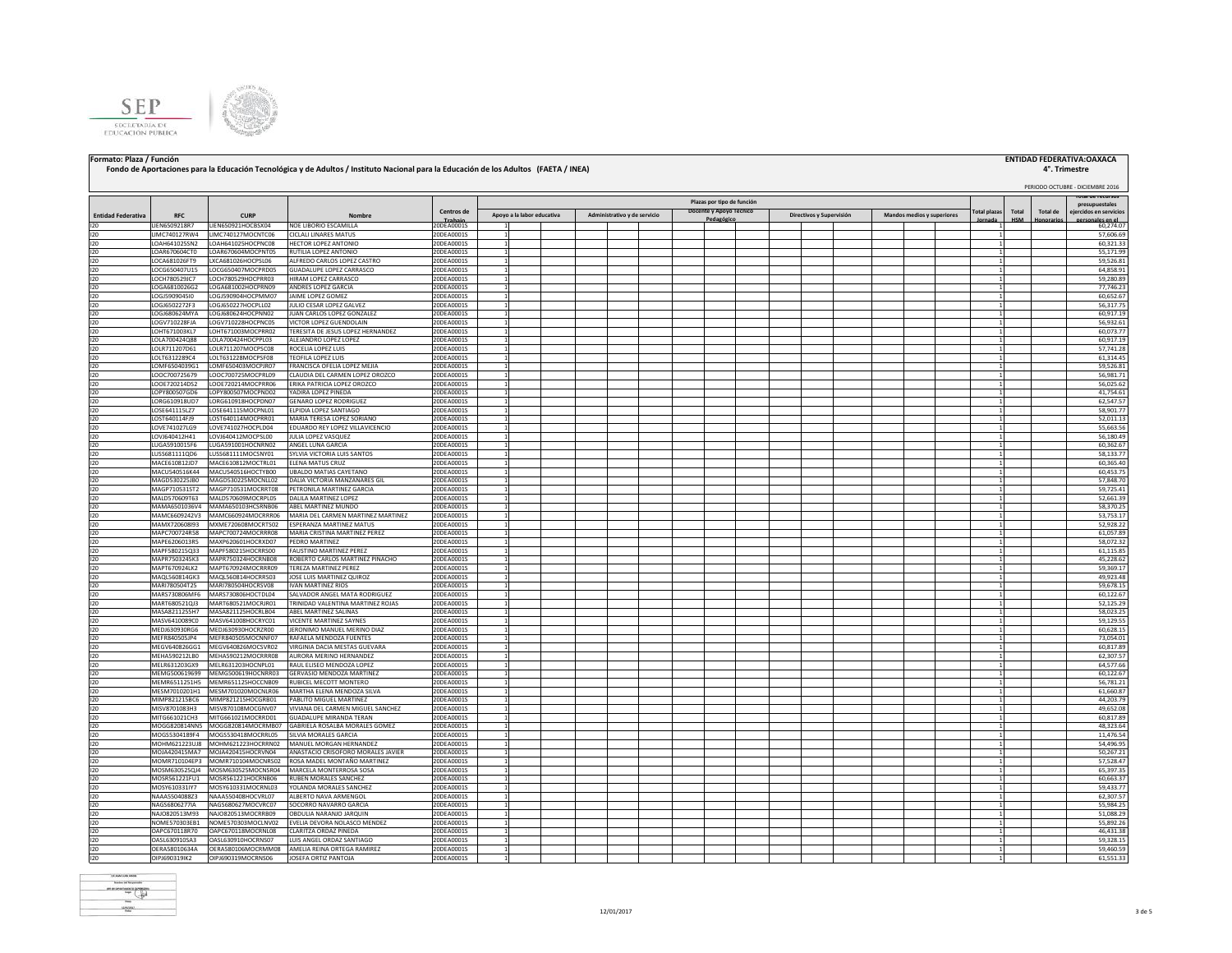



## Formato: Plaza / Función **instituto FEDERATIVA:OAXACA** | ENTIDAD FEDERATIVA:OAXACA<br>Fondo de Aportaciones para la Educación Tecnológica y de Adultos / Instituto Nacional para la Educación de los Adultos (FAETA / INEA)

# PERIODO OCTUBRE - DICIEMBRE 2016 **4°. Trimestre**

| <b>Entidad Federativa</b><br>120 | RFC                   | <b>CURP</b>         | Nombre                                |                       | Plazas por tipo de función |                            |                              |  |                         |           |  |                          |  |  |                            |  |  |              |       | presupuestales |                        |
|----------------------------------|-----------------------|---------------------|---------------------------------------|-----------------------|----------------------------|----------------------------|------------------------------|--|-------------------------|-----------|--|--------------------------|--|--|----------------------------|--|--|--------------|-------|----------------|------------------------|
|                                  |                       |                     |                                       | Centros de            |                            | Apoyo a la labor educativa | Administrativo y de servicio |  | Docente y Apoyo Técnico |           |  | Directivos y Supervisión |  |  | Mandos medios y superiores |  |  | 'otal plazas | Total | Total de       | ejercidos en servicios |
|                                  | OIPL630211I76         | OIPL630211MOCRRR00  | <b>LOURDES ORTIZ PEREZ</b>            | Trabajo<br>20DEA0001S |                            |                            |                              |  |                         | Pedagógio |  |                          |  |  |                            |  |  |              |       |                | es en el<br>60,917.19  |
| 120                              | OIRE5802056H6         | OIRE580205HOCRBD09  | EDUARDO FELIPE ORTIZ ROBLES           | 20DEA0001S            |                            |                            |                              |  |                         |           |  |                          |  |  |                            |  |  |              |       |                | 56,648.81              |
| 120                              | OOCR650213L68         | OOCR650213HOCRSB03  | ROBERTO OROZCO CASTILLO               | 20DEA0001S            |                            |                            |                              |  |                         |           |  |                          |  |  |                            |  |  |              |       |                | 57.429.11              |
| $120 -$                          | OOI1721127RF9         | OOL1721127MOCRPS05  | ISELA OROZCO LOPEZ                    | 20DEA0001S            |                            |                            |                              |  |                         |           |  |                          |  |  |                            |  |  |              |       |                | 62,111.45              |
|                                  |                       |                     |                                       |                       |                            |                            |                              |  |                         |           |  |                          |  |  |                            |  |  |              |       |                |                        |
| 120                              | OOSV7305298M1         | OOSV730529HOCRLR07  | VIRGINIO GERMAN OROPEZA SALAZAR       | 20DEA0001S            |                            |                            |                              |  |                         |           |  |                          |  |  |                            |  |  |              |       |                | 62,480.79              |
| 120                              | PACI710506QF6         | PACI710506MOCSNS03  | <b>ISAREL PASTOR CONTRERAS</b>        | 20DEA0001S            |                            |                            |                              |  |                         |           |  |                          |  |  |                            |  |  |              |       |                | 51,802.39              |
| 120                              | PALG790223FB4         | PALG790223MOCCPV09  | GIOVANNA PAOLA PACHECO LOPEZ          | 20DEA0001S            |                            |                            |                              |  |                         |           |  |                          |  |  |                            |  |  |              |       |                | 48.875.39              |
| 120                              | PAML7306075K6         | AML730607HOCDLS00   | JOSE LUIS PADILLA MILAN               | 20DEA0001S            |                            |                            |                              |  |                         |           |  |                          |  |  |                            |  |  |              |       |                | 59,678.15              |
| 120                              | PARC800406ES5         | ARC800406HOCCML00   | CELSO PACHECO RAMIREZ                 | 20DEA0001S            |                            |                            |                              |  |                         |           |  |                          |  |  |                            |  |  |              |       |                | 70,663.16              |
| 120                              | PARI7302013P1         | ARI730201HOCCMG07   | <b>GNACIO PACHECO RAMIREZ</b>         | 20DEA0001S            |                            |                            |                              |  |                         |           |  |                          |  |  |                            |  |  |              |       |                | 45,796.84              |
| 120                              | PECL551009399         | PECL551009HOCXBS05  | UIS JAIME PEÑA CABALLERO              | 20DEA0001S            |                            |                            |                              |  |                         |           |  |                          |  |  |                            |  |  |              |       |                | 79,538.52              |
| 120                              | PEGA650720P30         | PEGA650720MOCRRZ09  | AZALIA PEREZ GUERRA                   | 20DEA0001S            |                            |                            |                              |  |                         |           |  |                          |  |  |                            |  |  |              |       |                | 58,171.65              |
|                                  |                       |                     |                                       |                       |                            |                            |                              |  |                         |           |  |                          |  |  |                            |  |  |              |       |                |                        |
| 120                              | PEGL650921NC8         | PEGL650921HOCRRS04  | LUIS ARTURO PEREZ GARCIA              | 20DEA0001S            |                            |                            |                              |  |                         |           |  |                          |  |  |                            |  |  |              |       |                | 76,697.51              |
| 120                              | PEHR670102NS8         | PEHR670102MOCRRS06  | ROSA ELVA PEREZ HERNANDEZ             | 20DEA0001S            |                            |                            |                              |  |                         |           |  |                          |  |  |                            |  |  |              |       |                | 54,669.08              |
| 120                              | PELB541209TS6         | PELB541209HOCRPR05  | <b>BRAULIO PEREZ LOPEZ</b>            | 20DEA0001S            |                            |                            |                              |  |                         |           |  |                          |  |  |                            |  |  |              |       |                | 79,561.72              |
| 120                              | PELP621007PX6         | PELP621007HOCRPD07  | PEDRO MARCOS PEREZ LOPEZ              | 20DEA0001S            |                            |                            |                              |  |                         |           |  |                          |  |  |                            |  |  |              |       |                | 60,917.19              |
| 120                              | PELU6001079G5         | PEXL600107HOCRXC02  | <b>LUCIANO IULIAN PEREZ</b>           | 20DEA0001S            |                            |                            |                              |  |                         |           |  |                          |  |  |                            |  |  |              |       |                | 60.122.67              |
| 120                              | PEPE620429G29         | PEXP620429HOCRXD07  | PEDRO PEREZ                           | 20DEA0001S            |                            |                            |                              |  |                         |           |  |                          |  |  |                            |  |  |              |       |                | 80,213.52              |
| 120                              | PICM561128GZ3         | PICM561128MOCNSR03  | MARISELA PINEDA CASTILLO              | 20DEA0001S            |                            |                            |                              |  |                         |           |  |                          |  |  |                            |  |  |              |       |                | 59,526.81              |
| 120                              | PIRM620327RA8         | PIRM620327HOCNMD07  | MODESTO PINEDA ROMERO                 | 20DE A0001S           |                            |                            |                              |  |                         |           |  |                          |  |  |                            |  |  |              |       |                | 134,907.79             |
| 120                              | POCN690525Q68         | POCN690525MCCTND06  | NIDELVIA MARGARITA POOT CANUL         | 20DEA0001S            |                            |                            |                              |  |                         |           |  |                          |  |  |                            |  |  |              |       |                | 65.638.33              |
| 120                              | POVV6309058X8         | POVV630905MOCBLR10  | VIRGINIA SELIFLOR POBLANO VILLALOBOS  | 20DEA0001S            |                            |                            |                              |  |                         |           |  |                          |  |  |                            |  |  |              |       |                | 59,999.07              |
|                                  |                       |                     |                                       |                       |                            |                            |                              |  |                         |           |  |                          |  |  |                            |  |  |              |       |                |                        |
| 120                              | RAAF6506115R3         | RAAF650611MOCMZS03  | FAUSTINA RAMIREZ AZCONA               | 20DEA0001S            |                            |                            |                              |  |                         |           |  |                          |  |  |                            |  |  |              |       |                | 58,930.89              |
| 120                              | RAAM6703046T9         | RAAM670304MOCMNN08  | MANUELA RAMIREZ ANTONIC               | 20DEA0001S            |                            |                            |                              |  |                         |           |  |                          |  |  |                            |  |  |              |       |                | 61,115.85              |
| 120                              | RABA5711301BA         | RABA571130MOCMRN02  | <b>ANDREA RAMOS BURGUET</b>           | 20DEA0001S            |                            |                            |                              |  |                         |           |  |                          |  |  |                            |  |  |              |       |                | 54.107.89              |
| $120 -$                          | RABO800823P97         | RABO800823HOCMSS02  | OSCAR DAMIAN RAMOS BUSTAMANTE         | 20DEA0001S            |                            |                            |                              |  |                         |           |  |                          |  |  |                            |  |  |              |       |                | 54.563.19              |
| 120                              | RACA610804GA3         | RACA610804HMCMSL02  | ALBERTO RAMOS CASAS                   | 20DEA0001S            |                            |                            |                              |  |                         |           |  |                          |  |  |                            |  |  |              |       |                | 61.115.85              |
| 120                              | RACD610701TU6         | RACD610701MOCMRR07  | DORA MARTHA RAMIREZ CRUZ              | 20DEA0001S            |                            |                            |                              |  |                         |           |  |                          |  |  |                            |  |  |              |       |                | 74,128.12              |
| 120                              | RALI650221AV2         | RALI650221MDFMSS00  | MARIA ISABEL RAMIREZ LUIS             | 20DEA0001S            |                            |                            |                              |  |                         |           |  |                          |  |  |                            |  |  |              |       |                | 48,558.89              |
| 120                              | RANE720804PU6         | RANE720804HOCMCL06  | <b>LEUTERIO RAMIREZ NICOLAS</b>       | 20DEA0001S            |                            |                            |                              |  |                         |           |  |                          |  |  |                            |  |  |              |       |                | 57,270.00              |
| 120                              | RARM560721U6A         | RARM560721HOCMDR05  | MARCELINO RAMIREZ RODRIGUEZ           | 20DEA0001S            |                            |                            |                              |  |                         |           |  |                          |  |  |                            |  |  |              |       |                | 55,291.47              |
|                                  |                       |                     |                                       |                       |                            |                            |                              |  |                         |           |  |                          |  |  |                            |  |  |              |       |                |                        |
| 120                              | RARV701114HY1         | RARV701114MOCMMR06  | <b>IRGINIA RAMIREZ RAMIREZ</b>        | 20DEA0001S            |                            |                            |                              |  |                         |           |  |                          |  |  |                            |  |  |              |       |                | 60,362.35              |
| 120                              | REPE631210J56         | REPE631210MOCYRL02  | ULALIA REYES PEREZ                    | 20DEA0001S            |                            |                            |                              |  |                         |           |  |                          |  |  |                            |  |  |              |       |                | 57,298.45              |
| 120                              | RERA700408KA5         | RERA700408HOCYML07  | ALBERTO BENEDICTO REYES RAMIREZ       | 20DEA0001S            |                            |                            |                              |  |                         |           |  |                          |  |  |                            |  |  |              |       |                | 65,363.28              |
| 120                              | RERA830802814         | RERA830802MOCYYN06  | ANGELA REYES REYES                    | 20DEA0001S            |                            |                            |                              |  |                         |           |  |                          |  |  |                            |  |  |              |       |                | 43,258.44              |
| 120                              | RERF640714MT0         | RERF640714HOCYMR06  | FRANCISCO REYES RAMIREZ               | 20DEA0001S            |                            |                            |                              |  |                         |           |  |                          |  |  |                            |  |  |              |       |                | 65,820.65              |
| $120 -$                          | RESE540714UM8         | RESE540714HOCYNM03  | <b>EMILIANO REYES SANTIAGO</b>        | 20DEA0001S            |                            |                            |                              |  |                         |           |  |                          |  |  |                            |  |  |              |       |                | 57,972.99              |
| 120                              | RESU851127MC5         | RESU851127HDFYNL09  | ULISSES REYNA SANCHEZ                 | 20DEA0001S            |                            |                            |                              |  |                         |           |  |                          |  |  |                            |  |  |              |       |                | 51,517.53              |
| 120                              | RICA620505356         | RICA620505MOCSRN09  | ANGELA RIOS CRUZ                      | 20DEA0001S            |                            |                            |                              |  |                         |           |  |                          |  |  |                            |  |  |              |       |                | 59,760.63              |
| 120                              | RICF691004R13         | RICF691004MOCSRR00  | <b>FRANCISCA RIOS CRUZ</b>            | 20DEA0001S            |                            |                            |                              |  |                         |           |  |                          |  |  |                            |  |  |              |       |                | 46.242.67              |
| 120                              | RIPM6406108C2         | RIPM640610HOCSLR06  | MARGARITO RIOS PALACIOS               | 20DEA0001S            |                            |                            |                              |  |                         |           |  |                          |  |  |                            |  |  |              |       |                | 67,486.80              |
|                                  |                       |                     |                                       |                       |                            |                            |                              |  |                         |           |  |                          |  |  |                            |  |  |              |       |                |                        |
| 120                              | ROAI6903177G4         | ROAI690317MOCDRR00  | IRLANDA GERTRUDIS RODRIGUEZ ARAGON    | 20DEA0001S            |                            |                            |                              |  |                         |           |  |                          |  |  |                            |  |  |              |       |                | 50,208.17              |
| 120                              | ROCS5611184Q3         | ROCS561118MOCDRR07  | SERAFINA RODRIGUEZ CRUZ               | 20DEA0001S            |                            |                            |                              |  |                         |           |  |                          |  |  |                            |  |  |              |       |                | 56,726.73              |
| 120                              | ROEL640123E63         | ROXE640123MOCJXL06  | ELIZABET ROJAS                        | 20DEA0001S            |                            |                            |                              |  |                         |           |  |                          |  |  |                            |  |  |              |       |                | 58,930.89              |
| 120                              | ROHM7109022HA         | ROHM710902MOCSRR07  | MIRNA GABRIELA ROSAS HERRERA          | 20DEA0001S            |                            |                            |                              |  |                         |           |  |                          |  |  |                            |  |  |              |       |                | 57,755.07              |
| 120                              | ROSA680702F45         | ROSA680702HOCSNB01  | ABEL DE LA ROSA SANTOS                | 20DEA0001S            |                            |                            |                              |  |                         |           |  |                          |  |  |                            |  |  |              |       |                | 46,249.05              |
| 120                              | ROVA720415948         | ROVA720415MOCSLN05  | ANA LILIA ROSALES VELASCO             | 20DEA0001S            |                            |                            |                              |  |                         |           |  |                          |  |  |                            |  |  |              |       |                | 55,634.25              |
| 120                              | ROVH580406P33         | ROVH580406HOCSSM02  | HUMBERTO JULIAN ROSETTE VASQUEZ       | 20DEA0001S            |                            |                            |                              |  |                         |           |  |                          |  |  |                            |  |  |              |       |                | 55.291.47              |
| $120 -$                          | <b>ROVI 500215KT2</b> | ROVI 500215HOCDLM09 | LAMBERTO RODRIGUEZ VILLASEÑOR         | 20DEA0001S            |                            |                            |                              |  |                         |           |  |                          |  |  |                            |  |  |              |       |                | 60.321.33              |
| 120                              | RUCA661218PC4         | RUCA661218HOCZRD05  | ADOLFO RUIZ CORTES                    | 20DEA0001S            |                            |                            |                              |  |                         |           |  |                          |  |  |                            |  |  |              |       |                | 58.270.95              |
| 120                              | RUGB6101106R8         | RUGB610110HOCZRN06  | <b>BENITO RUIZ GUERRA</b>             | 20DEA0001S            |                            |                            |                              |  |                         |           |  |                          |  |  |                            |  |  |              |       |                | 50,764.52              |
|                                  |                       |                     |                                       |                       |                            |                            |                              |  |                         |           |  |                          |  |  |                            |  |  |              |       |                |                        |
| 120                              | RUSE630122PI8         | RUSE630122HOCZNP00  | EPIFANIO ANTONIO RUIZ SANTIAGO        | 20DEA0001S            |                            |                            |                              |  |                         |           |  |                          |  |  |                            |  |  |              |       |                | 51,867.53              |
| 120                              | RUVR60030144A         | RUVR600301MOCZLS07  | ROSENDA LEONOR RUIZ VELASCO           | 20DEA0001S            |                            |                            |                              |  |                         |           |  |                          |  |  |                            |  |  |              |       |                | 57,365.70              |
| 120                              | SAAM690615DK7         | SAAM690615HOCNQG02  | MIGUEL ANGEL SANCHEZ AQUINO           | 20DEA0001S            |                            |                            |                              |  |                         |           |  |                          |  |  |                            |  |  |              |       |                | 58,720.25              |
| 120                              | SACG6309299K0         | SACG630929HJCLRN06  | GONZALO SALGADO CARBALLO              | 20DEA0001S            |                            |                            |                              |  |                         |           |  |                          |  |  |                            |  |  |              |       |                | 47,340.97              |
| 120                              | SACR540827448         | SACR540827MOCLSS02  | ROSALBA SALINAS CASTILLO              | 20DEA0001S            |                            |                            |                              |  |                         |           |  |                          |  |  |                            |  |  |              |       |                | 59,856.57              |
| 120                              | SADR851009V57         | SADR851009HOCNVC08  | RICARDO JAVIER SANTANA DAVILA         | 20DEA0001S            |                            |                            |                              |  |                         |           |  |                          |  |  |                            |  |  |              |       |                | 51,517.53              |
| 120                              | SAFF701120411         | SAFF701120MOCNNL09  | FELISA SANTANA FUENTES                | 20DEA0001S            |                            |                            |                              |  |                         |           |  |                          |  |  |                            |  |  |              |       |                | 59,129.55              |
| 120                              | SAGA640123TV4         | SAGA640123MOCLIM08  | AMELIA SALVADOR GIJON                 | 20DEA0001S            |                            |                            |                              |  |                         |           |  |                          |  |  |                            |  |  |              |       |                | 55,209.41              |
|                                  |                       |                     |                                       |                       |                            |                            |                              |  |                         |           |  |                          |  |  |                            |  |  |              |       |                |                        |
| 120                              | SAGA7006056G4         | SAGA700605MOCBND04  | ADELAIDA SABAH GENICO                 | 20DEA0001S            |                            |                            |                              |  |                         |           |  |                          |  |  |                            |  |  |              |       |                | 54,076.27              |
| 120                              | SAGF5810277I0         | SAGF581027HOCNRR04  | FRUMENCIO SANTIAGO GARCIA             | 20DEA0001S            |                            |                            |                              |  |                         |           |  |                          |  |  |                            |  |  |              |       |                | 66,942.24              |
| 120                              | SAGR651023746         | SAGR651023HOCNML05  | <b>RAUL SANTIAGO GOMEZ</b>            | 20DEA0001S            |                            |                            |                              |  |                         |           |  |                          |  |  |                            |  |  |              |       |                | 60,321.33              |
| 120                              | SAHJ7012204J7         | SAHJ701220HOCNRN00  | JUAN JOSE SANTIAGO HERNANDEZ          | 20DEA0001S            |                            |                            |                              |  |                         |           |  |                          |  |  |                            |  |  |              |       |                | 60,321.33              |
| 120                              | SAJA680204QI9         | SAJA680204HOCNRN09  | ANDRES SANCHEZ JARQUIN                | 20DEA0001S            |                            |                            |                              |  |                         |           |  |                          |  |  |                            |  |  |              |       |                | 61,555.41              |
| 120                              | SALU7003208L4         | SAXI 700320MOCNX706 | <b>LUZ MARIA DOLORES SANCHEZ</b>      | 20DE A0001S           |                            |                            |                              |  |                         |           |  |                          |  |  |                            |  |  |              |       |                | 56,934.25              |
| 120                              | SAMJ6612273N1         | SAMJ661227HOCNJN09  | JUAN PASCUAL SANTIAGO MEJIA           | 20DEA0001S            |                            |                            |                              |  |                         |           |  |                          |  |  |                            |  |  |              |       |                | 60.089.57              |
| 120                              | SAMM6312263CA         | SAMM631226MOCNRR01  | MARINA MA DE LA LUZ SANTIAGO MARTINEZ | 20DEA0001S            |                            |                            |                              |  |                         |           |  |                          |  |  |                            |  |  |              |       |                | 59,285.77              |
|                                  |                       |                     |                                       |                       |                            |                            |                              |  |                         |           |  |                          |  |  |                            |  |  |              |       |                |                        |
| 120                              | SAOC681124JL7         | SAOC681124HOCNRR07  | CRISOFORO ALEJANDRO SANTIAGO ORTIZ    | 20DEA0001S            |                            |                            |                              |  |                         |           |  |                          |  |  |                            |  |  |              |       |                | 60,718.59              |
| 120                              | SAPL391210D19         | SAPL391210MOCNLR08  | LORETO GRACIELA SANTIAGO PALMA        | 20DEA0001S            |                            |                            |                              |  |                         |           |  |                          |  |  |                            |  |  |              |       |                | 54,496.95              |
| 120                              | SAPR650531A23         | SAPR650531MOCNRY04  | REYNA VIRGEN SANTIAGO PEREZ           | 20DEA0001S            |                            |                            |                              |  |                         |           |  |                          |  |  |                            |  |  |              |       |                | 61.588.22              |
| 120                              | SARA7108245N0         | SARA710824MDENMR01  | AUREA AIDA SANCHEZ RAMIREZ            | 20DEA0001S            |                            |                            |                              |  |                         |           |  |                          |  |  |                            |  |  |              |       |                | 48,901.05              |
| 120                              | SARG681003E78         | SARG681003MOCNSS02  | <b>GISELA SANDOVAL ROSALES</b>        | 20DEA0001S            |                            |                            |                              |  |                         |           |  |                          |  |  |                            |  |  |              |       |                | 58.072.32              |
| 120                              | SARH771127QB6         | SARH771127MOCLDR06  | HORTENSIA SALVADOR RODRIGUEZ          | 20DEA0001S            |                            |                            |                              |  |                         |           |  |                          |  |  |                            |  |  |              |       |                | 51,297.03              |